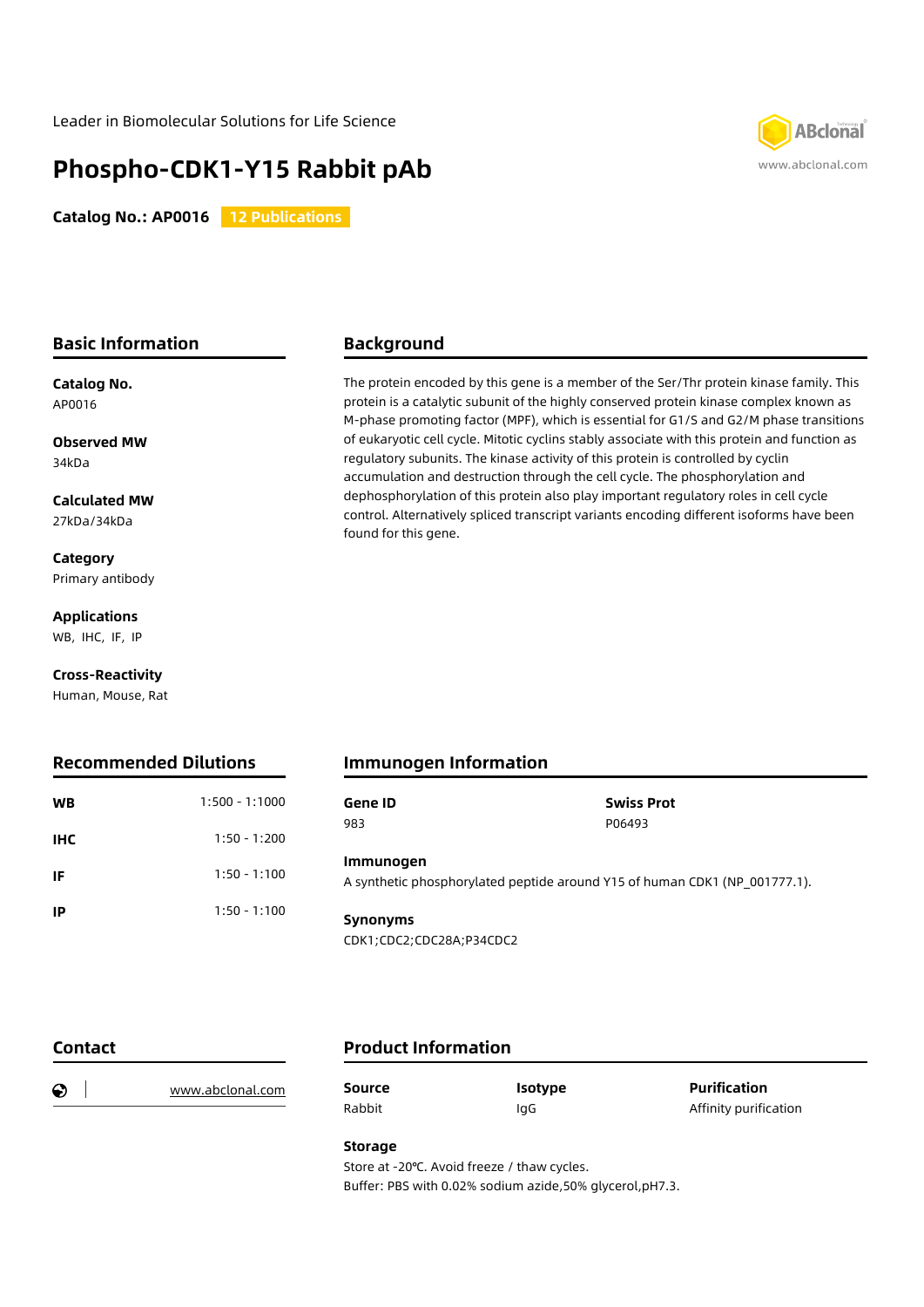### **Validation Data**

15kDa  $40kDz$ 

35kDa  $25kD$ 







CDK<sub>1</sub>

Hydroxyurea Nocodazole

> Western blot analysis of extracts of various cell lines, using Phospho-CDK1-T15 antibody (AP0016) at 1:1000 dilution.HeLa and NIH/3T3 cells were treated by nocodazole (50 ng/ml) at 37℃ for 20 hours. Secondary antibody: HRP Goat Anti-Rabbit IgG (H+L) (AS014) at 1:10000 dilution. Lysates/proteins: 25ug per lane. Blocking buffer: 3% nonfat dry milk in TBST. Detection: ECL Basic Kit (RM00020). Exposure time: 10s.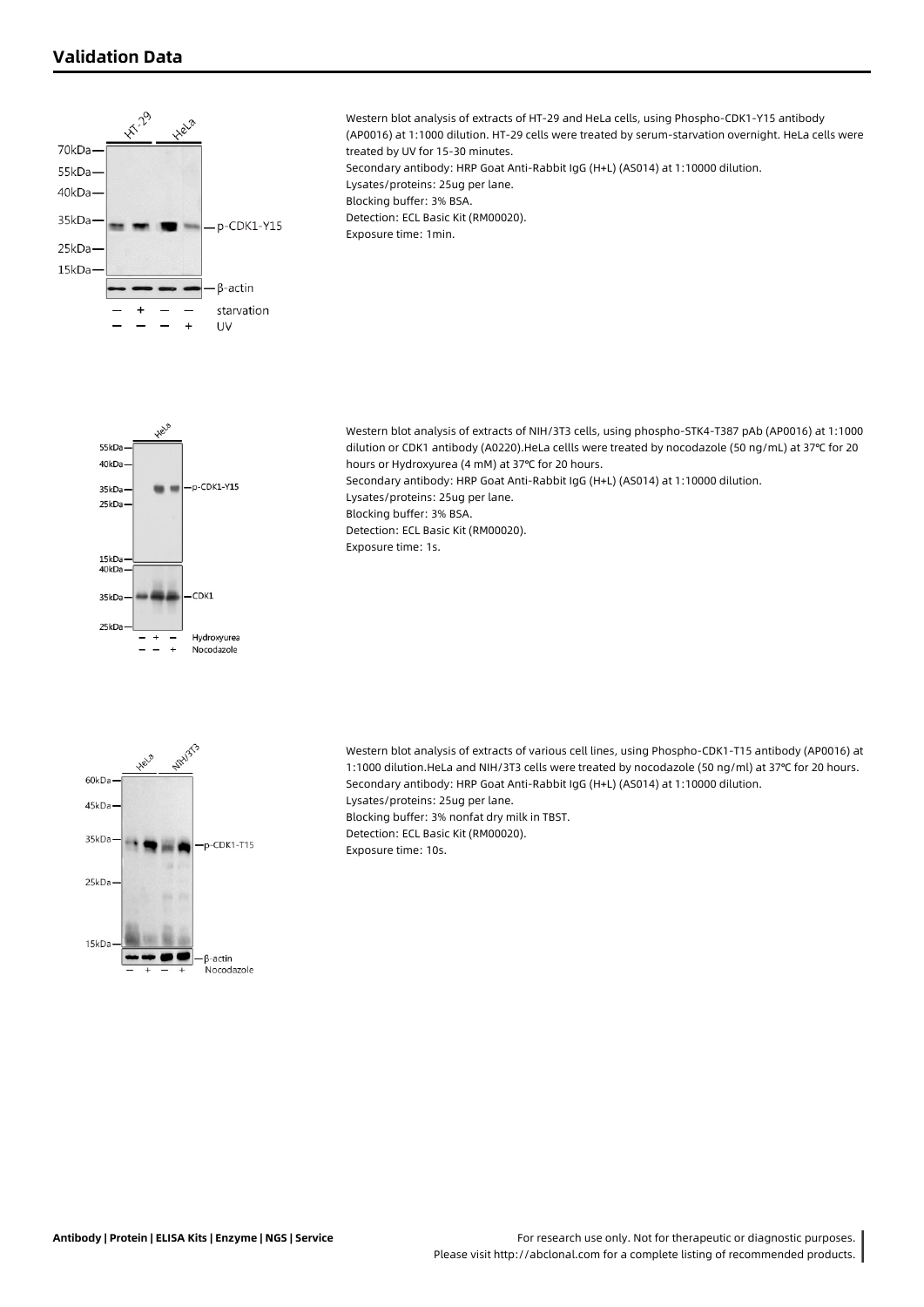



15kDa

Immunohistochemistry of paraffinembedded rat liver using Phospho-CDK1- Y15 antibody (AP0016) at dilution of 1:100 (40x lens).Perform microwave antigen retrieval with 10 mM Tris/EDTA buffer pH 9.0 before commencing with IHC staining protocol.



Immunohistochemistry of paraffinembedded human colon using Phospho-CDK1-Y15 antibody (AP0016) at dilution of 1:100 (40x lens).Perform microwave antigen retrieval with 10 mM Tris/EDTA buffer pH 9.0 before commencing with IHC staining protocol.



Immunohistochemistry of paraffinembedded mouse brain using Phospho-CDK1-Y15 antibody (AP0016) at dilution of 1:100 (40x lens).Perform microwave antigen retrieval with 10 mM Tris/EDTA buffer pH 9.0 before commencing with IHC staining protocol.